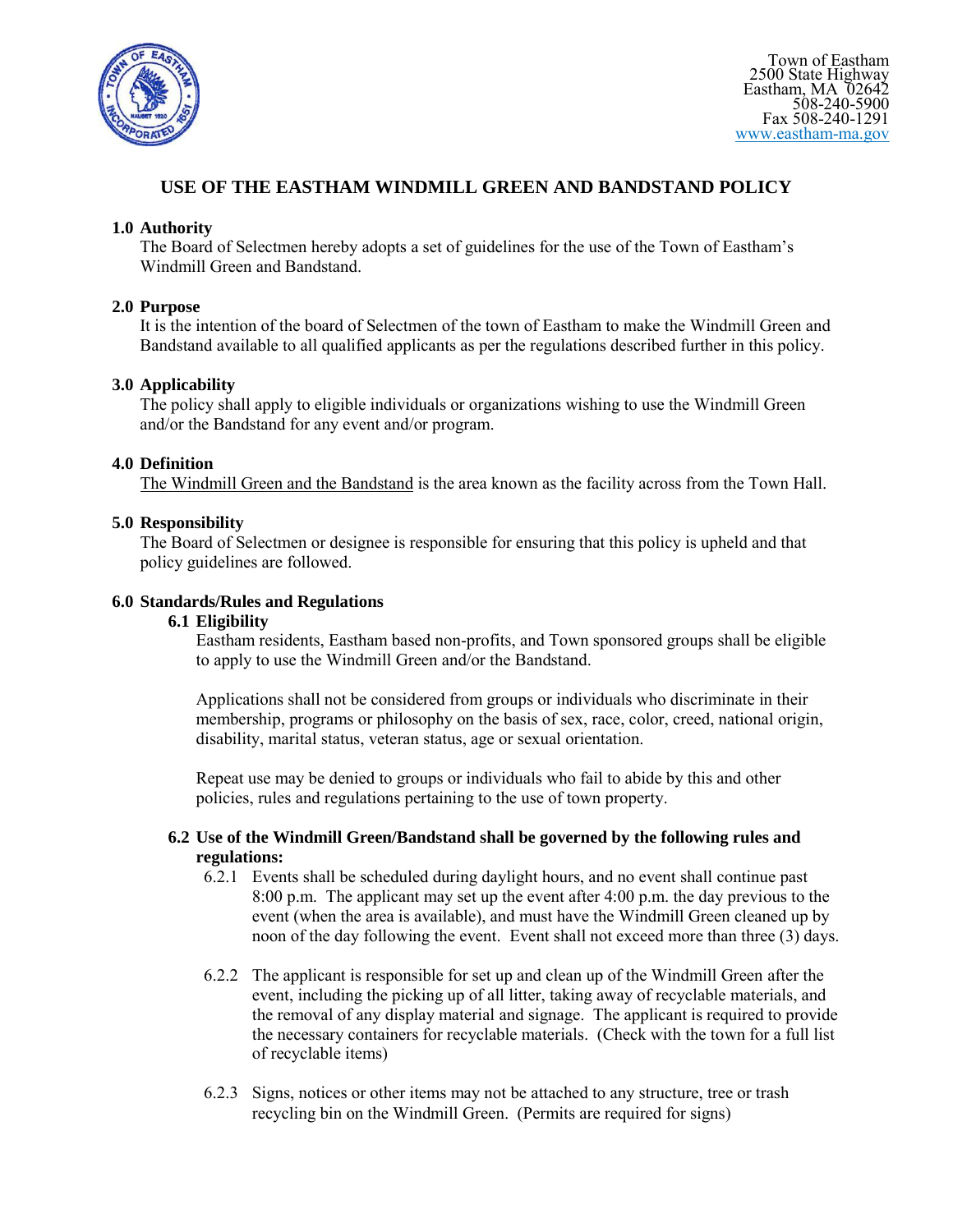- 6.2.4 No activity may charge a fee for the event. Items may be sold if permitted by the Board of Selectmen or their designee, and state and local license requirements are met.
- 6.2.5 The use or sale of alcoholic beverages is prohibited on the Windmill Green except by the express written permission of the Select Board. A One Day Liquor license must be applied for and approved - applications can be found on the website under the Town Clerk's page.
- 6.2.6 Pursuant to M.G.L. Ch 270, §22(j), and the Town of Eastham's policy Prohibiting Smoking in Workplaces and Public Places, Smoking is prohibited on the Windmill Green, a town owned park.
- 6.2.7 Motor Vehicles may be allowed on the Windmill Green if requested on the application and a \$25 per event fee is paid.
- 6.2.8 There shall be no discharge of firearms except for ceremonial purposes and as approved by the Police.
- 6.2.9 There shall be no fires permitted, with the exception of candles which may be held by individuals participating in ceremonies, such as weddings, etc. Candles may not be placed along or attached to any structure on the Windmill Green.
- 6.2.10 For any event utilizing the Bandstand, a single noise complaint shall be sufficient to permit the policy to order discontinuance of the noise portion of the event. A second complaint shall be sufficient for the police to order the end of the event and the clearing of the entire Windmill Green.
- 6.2.11 Amplified music shall only be allowed by special permission of the Board of Selectmen or their designee.
- 6.2.12 No additional lighting may be installed, on either a temporary or permanent basis, without the explicit approval of the Board of Selectmen.
- 6.2.13 Dogs are prohibited on the Windmill Green during events. All other times dogs are allowed on Windmill Green only on a leash.
- 6.2.14 The applicant must agree to indemnify and hold the Town of Eastham harmless against any and all claims which may be made against the Town for property damages and personal injuries sustained by any person including the user which may result from the use of said property by the user. The applicant must also furnish proof of general liability insurance naming the Town as additional insured. Liability Limits as follows: **Comprehensive General Liability-Bodily Injury-\$1,000,000 Aggregate**

#### **7.0 Procedure**

All applicants shall be required to complete and sign the Application for Use of the Windmill Green and/or Bandstand. Applications and fees must be turned into the Town designee no less than eight weeks prior to the requested event date. A \$500 refundable damage deposit check is required, and must be submitted 3 days before the event.

Should two  $(2)$  or more applicants request the same day(s), preference shall be given to events sponsored by the town.